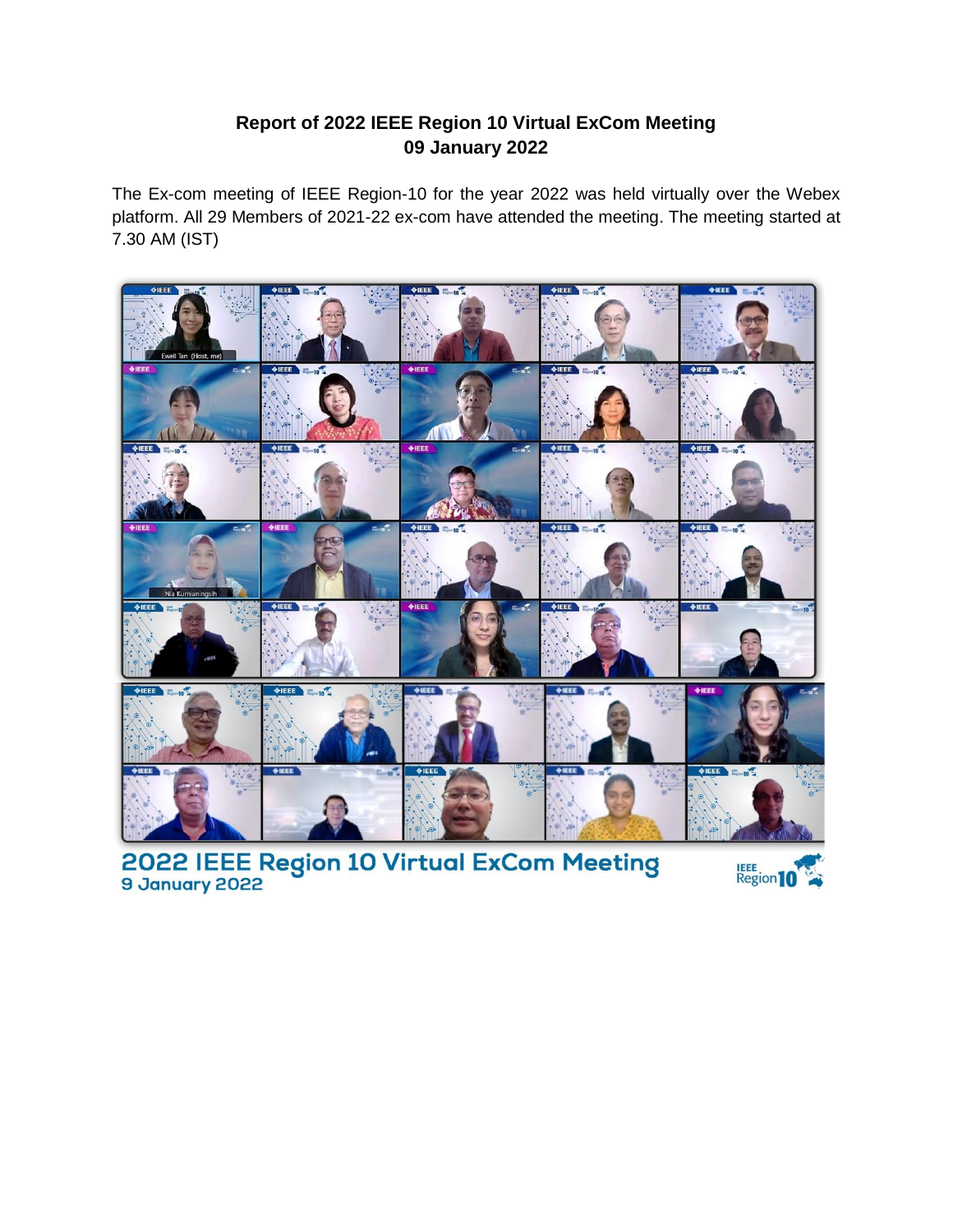### **Minutes:**

Secretary, Dr. Sameer welcomed all ex-com members and other invitees to the virtual ex-com meeting. Ms. Ewell noted the roll-call through the on-line platform. Secretary mentioned the rules of the meeting and expressed hope that the members will be able to have a face-to-face meeting in a few months.

Agenda of the meeting - Region-10 Director Deepak Mathur presented the agenda for the meeting and it was adopted as it is.

#### **Address by Region-10 Director Deepak Mathur**

- Director formally welcomed all to the 2022 Region-10 EXCOM meeting
- Appreciated all the committees for their hard work, dedication and commitment
- Appreciated the efforts of all committee members in making R10 events global, innovative and creative amidst the pandemic
- 150 subcommittee volunteers contributed. Region-10 is recognising the efforts and hard work of these volunteers. The initiative will continue in 2022.
- Subsections have the potential to upgrade to sections. Madhya Pradesh sub section in India elevated to section in 2021.
- Should focus on having YP and WIE AGs in every section
- Large number of SBs, but a significant number of SBs are inactive. 30% SBs are with zero members (focus on dissolving of such SBs)
- Region should identify more IEEE milestones
- Only 60% Sections submitted for Region-10 incentive scheme
- Many sections are not participating in Region-10 funded programs
- A new Region-10 OpsMan is prepared
- Region-10 to work on mega projects
- Region Realignment update: Region-10 will split into 2 sub regions over a period of time (North Asia and South Asia & Pacific)

Presented the Region-10 priorities and thrust areas. Presented the tentative plan for the next face-to face meeting. The thrust areas of Region-10 for the year 2021-22 are outlined as follows:

- Membership Activities: Member Retention and Continuation of Students to Young **Professionals**
- Technical Activities: Section-Chapter Collaborative Programs, Conference Quality and Industry Engagements
- Professional Activities: Entrepreneurship and Career Advancement Programs

Based on this the priorities of Region-10 for 2021-22 will continue to be: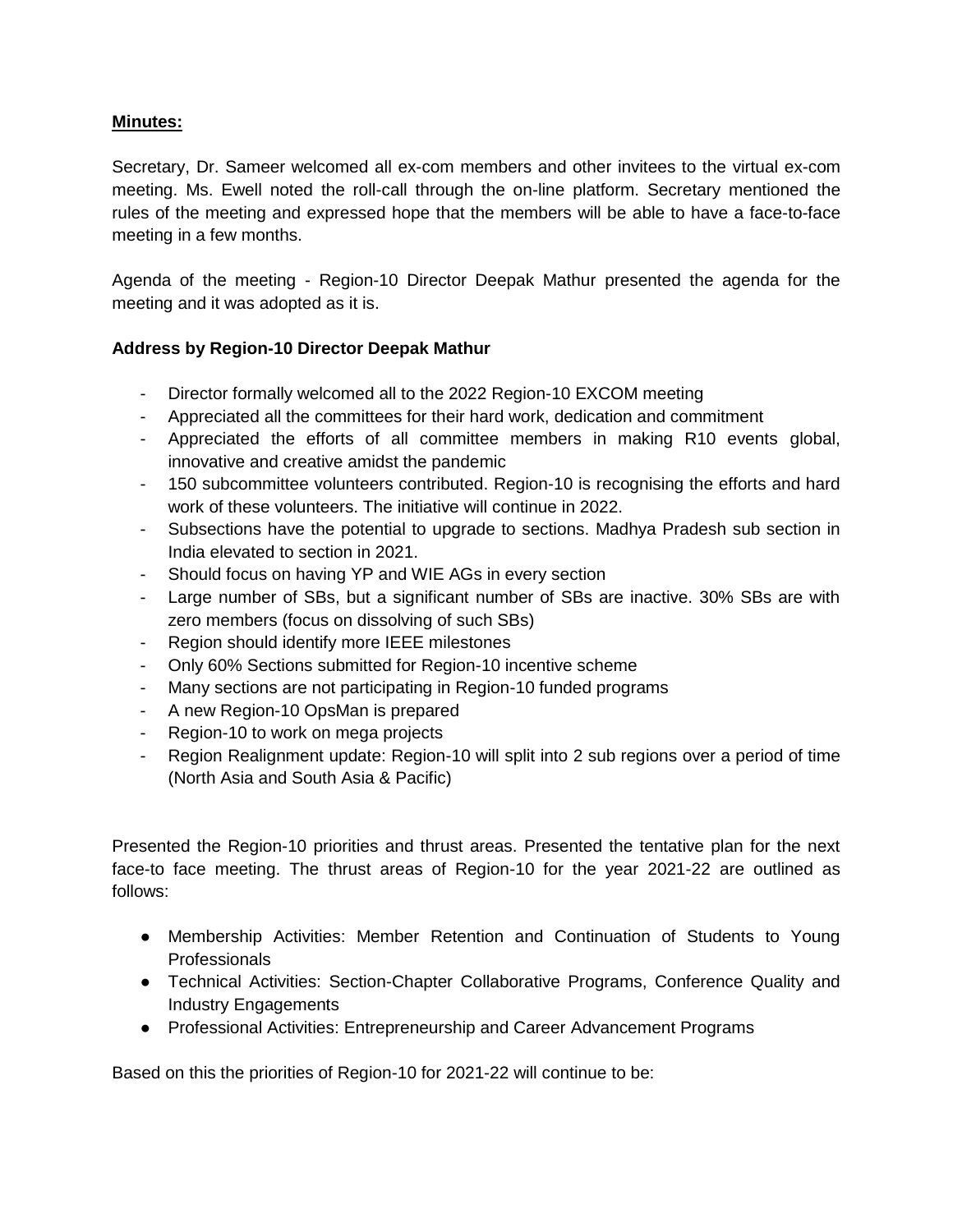- Streamline conferences ensuring quality and work on strategies to bring more international IEEE flagship conferences in the countries of Region 10
- Enhance member value, member satisfaction through Section/Chapter collaborative programs
- Encourage industry academia partnership programs
- Create more leadership opportunities for YP and Women.
- Devise programs for Students and YP, where YP helps students in their career growth
- Emphasize sustainable 'Humanitarian Technology' projects
- Promote 'Reaching Locals' initiative.

**Address by Prof. Toshio Fukuda, Immediate Past President & CEO, IEEE**: Discussed the pros and cons of virtual meetings and new normal. Mentioned that a physical meeting should be held in 2022.

**Address by Prof. Kukjin Chun, Immediate Past VP, IEEE MGA:** Appreciated the efforts of Region-10 EXCOM members for facing the challenges. Mentioned that the membership of higher grade members should be increased. Future 50 has resulted in more new members from low-income countries

**Presentation by Zia Ahmed on Region-10 Robotics Contest:** IEEE Region-10 Robotic Contest is proposed as one important activity for multiple member involvement from many areas that will enhance membership benefit and IEEE visibility. He pointed out that the challenge for this event is that the laboratory facilities/funding is not uniform across Region-10. The target group for this program is students and YPs.

The event is planned in three stages:

Stage 1- Section Level

Stage 2 - Virtual Region-10 Level

Stage 3- Physical Region-10 Level

Other regions also have conveyed interest to collaborate. Secondary/ senior secondary school students can also participate within section level. Multiple prizes will be there with one grand prize in the form of a grant for the most promising robot for further development.

Prof. Toshio suggested to decide the theme and topics for the contest Director Deepak Mathur assured to initiate a forum to discuss further within the Region-10 EXCOM about the robotic contest.

### **Committee Presentations**

### **A. Technical Activities**

**Vice-Chair-Technical Activities: Dr.Zia Ahmed: Opening Remarks-** Presented a summary of activities performed by the various committees under TA. He was concerned about the lack of proper documentation on projects and activities. He suggested that all committee Chairs need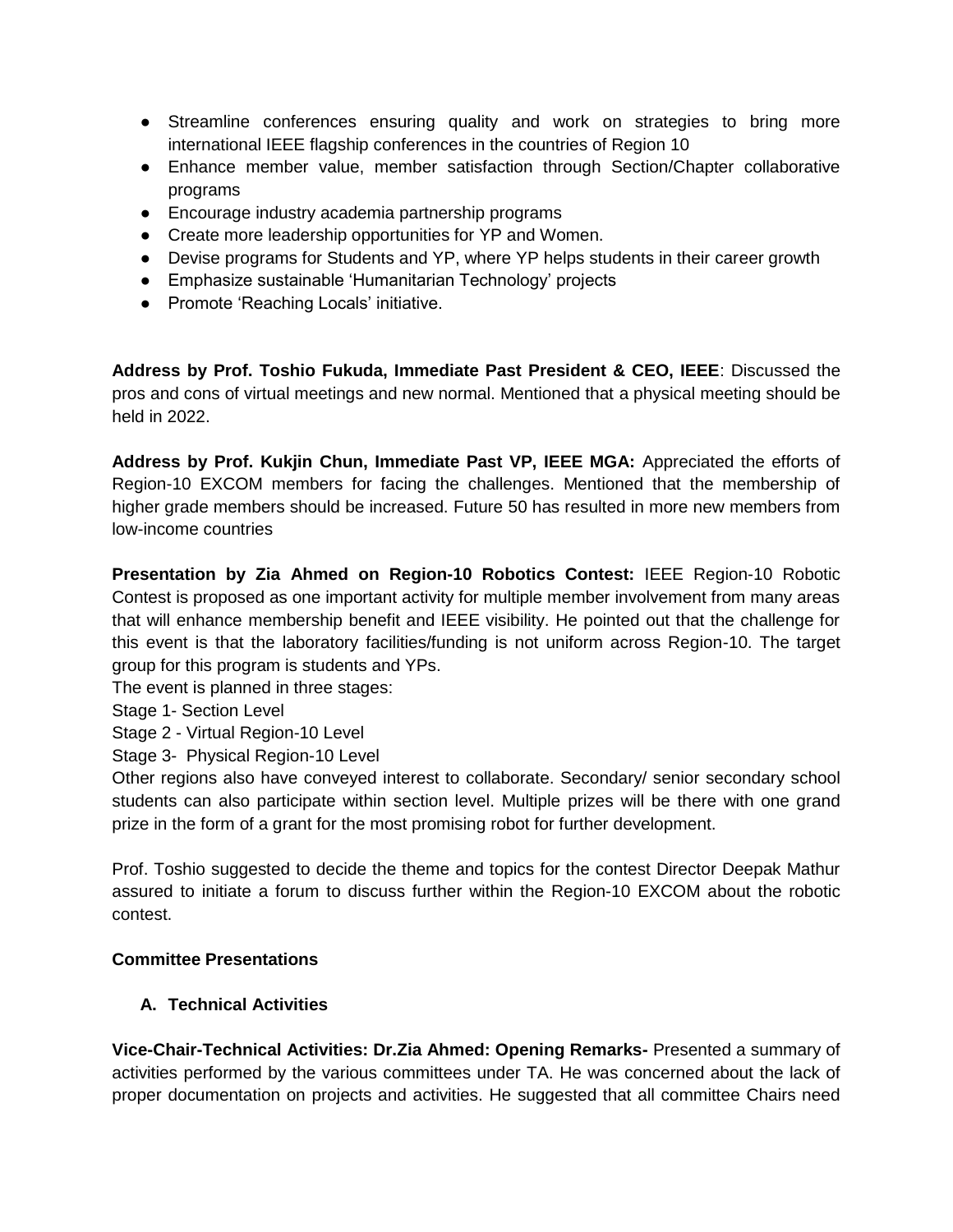to engage their members to the fullest extent possible. He urged the committees to take efforts to improve the participation of more sections in Region-10 programs.

**Awards and Recognitions Committee (ARC):** As the ARC Chair Prof. Wu Qun could not join the meeting on time due to technical issues, the committee plan was presented by Dr. Zia on behalf of him. The committee will proceed with the activities related to all the awards approved and in-place in Region-10, with specific timelines.

**Conference and Technical Seminar (CTS)**: Chair presented an overview of the flagship conferences conducted in 2021. He also presented the details of the Region-10 conferences planned in 2022 as given below:

- $\bullet$  TENSYMP 2022 Mumbai, India, 1-3 July 2022
- TENCON 2022 Hong Kong, 1-4 November 2022
- R10HTC 2022 Hyderabad, India, 16-18 September 2022

**Conference Quality Management (CQM)**: Chair informed that the CQS committee has organized many POCOs in the year 2021 in association with sections/subsections. He informed that the committee is planning to organize workshops on conference quality and management at R10 flagship conferences. It was also proposed to organize 3 mini POCOs in association with Sections.

**Humanitarian Technology Activities (HTA)**: Chair presented the plan to conduct a new initiative namely "HTA Impact Congress" by collaborating with local sections and societies and across all membership categories. Another plan is to organize training sessions for section volunteers in HTA areas.

**Industry Relations Committee (IRC)**: Vision of IRC is to bridge the gap between industry and academia. Three projects are mainly planned for the year- 1. Workshops and dialog forum to industry and academic engagement 2. Webinars on contemporary topics and seminars during TENSYMP, HTC, INDICON and Region-10 Talk series 3. Region-10 industry conclave during HTC 2022.

In Industry academia engagement, best sections and subsections will be selected and funded. For the Industry Conclave the theme is chosen as Industry 4.0. This will be a two day conference hosted at Hyderabad in conjunction with HTC 2022.

**Information Management Committee (IMC):** During 2021, the committee was mainly focusing on renewal of hosting and audit system, refining of event funding portal, social media management. Initiated a YouTube channel for Region-10, Director's dialogue sessions focusing on Region-10 YP, SAC and WIE committees.

In 2022, the committee plans to focus on IT platform refinement audit system, multi event management (improvements based on last year's feedback), Director's dialogue sessions in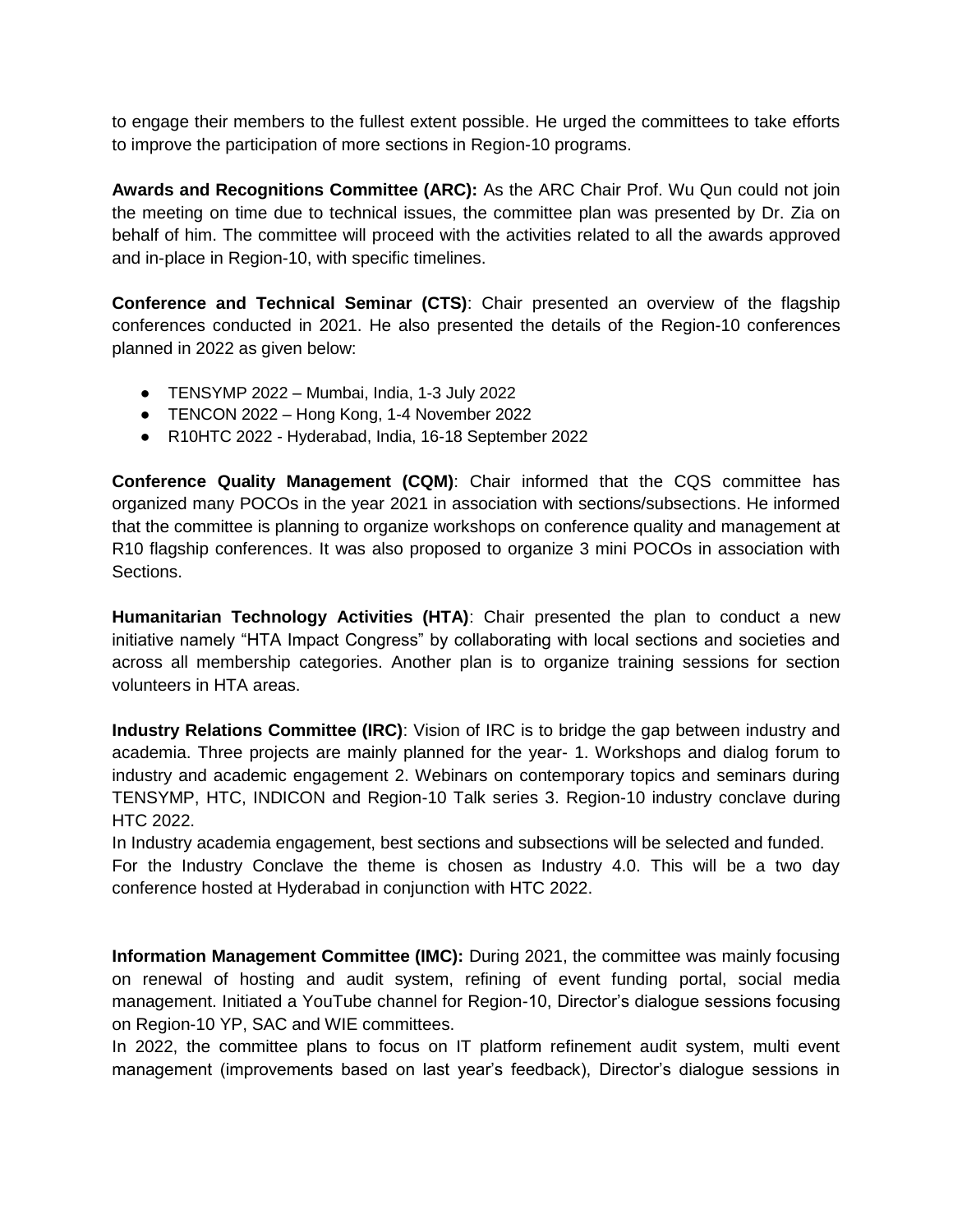association with other committee chairs and IEEE brand experience workshop series focusing on IEEE digital branding and Region-10 website contest for sections and subsections.

#### **Discussions:**

Dr. Amit Kumar: Can we plan to prepare a review survey from attendees, organizers and sponsors of Region-10 flagship conferences through a google form/jot form by a subcommittee to report the best practices followed, limitations, improvements in Technical program, speakers, timelines, communication channel, special events during conferences, registration fees, speed of publication at IEEE Xplore etc. It may be useful for future hosts and improve the quality of conferences.

Dr. Takao, CTS Chair, and Dr.Michael, CQM chair have accepted the suggestion and agreed to work on this.

Dr. Amit Kumar: Can we think of advising sections to start Section level SIGHT Programs with their section funds and Region-10 Humanitarian committee offer support and branding if required.

Dr. Jing, HTA Chair, agreed to explore this idea.

Dr Ramakrishna: Is Region-10 involved in the IEEE move program?

Deepak Mathur, Director replied that the IEEE Move initiative is dealt by IEEE India council and move committee and most likely the Indonesia section will work on it next.

Dr. Amit: What can IRC do to promote industry participation in conferences?

Sanjay Kar Choudhary, IRC Chair replied that we can have more invited talks from Industry experts. Many industries now have innovation labs attached to them. We may think of creating an opportunity to showcase their innovations in flagship conferences.

#### **B. Membership Activities**

**Vice-Chair-Membership Activities: Prof. B. G. Park: Opening Remarks-** Presented a summary of activities conducted by the committees under membership activities. He highlighted the specific achievements and milestones attained by the committees and focused on some of the important programs organized in 2021.

**Life Member Committee** (**LMC)**: The committee Chair informed in 2022, LMC shall focus on the continuation of 2021 objectives such as formation of new LMAGs, encourage LMAGs to engage in LM activities, arrange LMAG meetings periodically across Region-10, organize LM awards and competitions. LMC also plans to start anniversary celebrations of LMAGs.

**Membership Development Committee (MDC)**: The committee plans to focus on the communications to Region-10 and MGA leadership about the member statistics, improve the membership retention rate, and elevate senior members and young professionals. The committee also plans to organize MD track and joint promotions in the flagship conferences of Region-10 as well as participate in the proposed Region-10 Robotics Competition.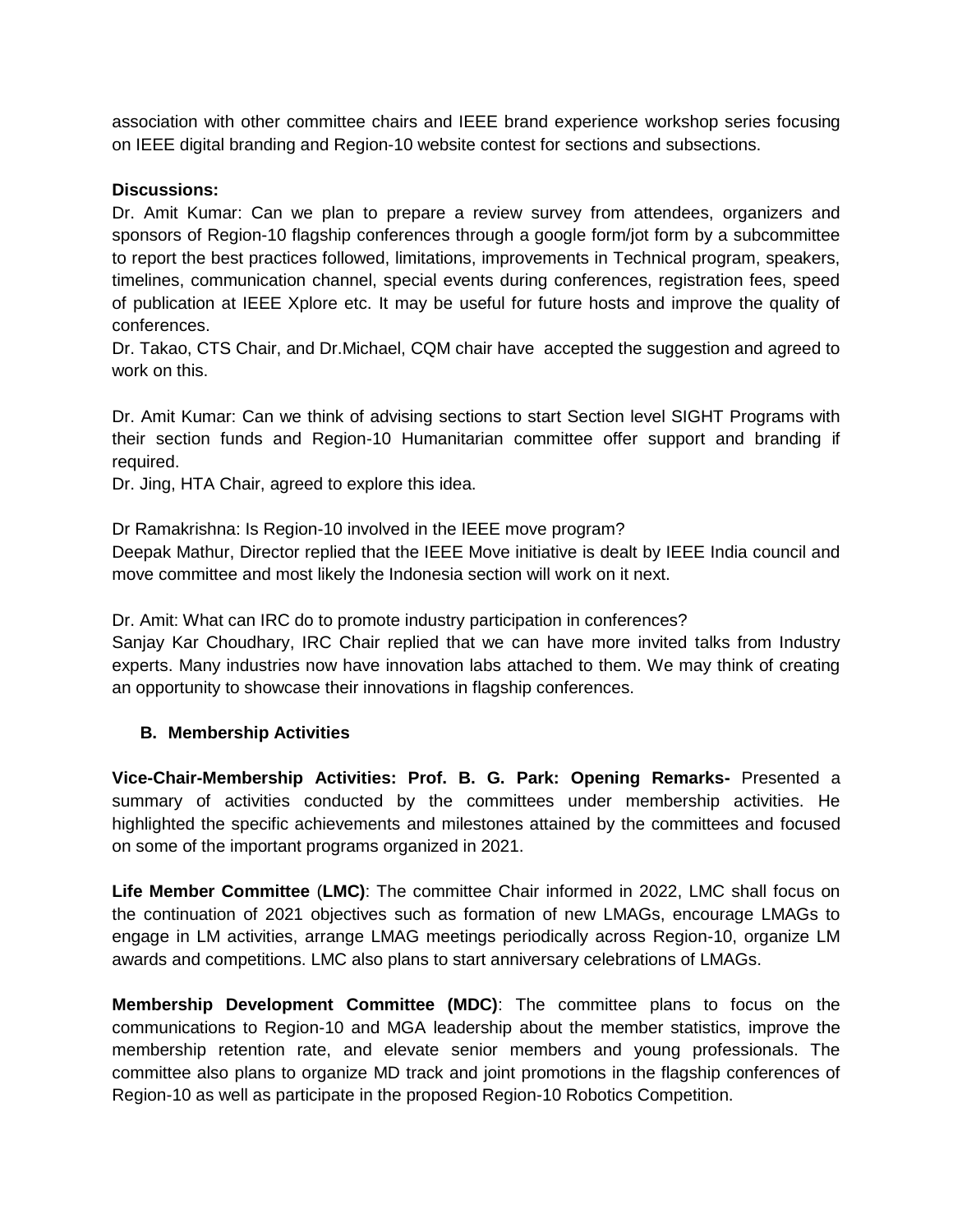**Section-Chapter Committee (SCC)**: The committee chair highlighted the achievements in 2021. Specifically 3 new subsections, 1 new section 30+ new technical society chapters were created. Organized the first IEEE Region-10 section- chapter symposium at Hyderabad, India. Section-Chapter Committee website was launched. Reviewed and revised the IEEE Region-10 section/subsection elevation process.

In 2022, the committee plans to organize special sessions on section-chapter activities in Region-10 flagship conferences, extend support for the formation of new section-chapter, appointment of new section chapter coordinators in sections, new section/subsection formation in promising areas and organize Region-10 section-chapter symposium.

**Student Activities Committee (SAC)**: Chair of the committee informed that they have executed all their 2021 plans successfully.

In 2022, SAC plans to appoint a new coordinator for managing student branches. The activities shall focus on membership development and experience, regular activities, collaborations (Region-10talk, regional robotic competition), support MGA SAC activities, contests, webinars, funding etc. A special call for revival and closure of dormant SBs is planned. An array of webinars and training are lined up for 2022 including SAC competitions, student leaders summit and technical collaboration with industry. The committee also plans to retain previous contests such as paper contest, video contest and support website contest and continue to provide special recognition for Region-10 SAC SB and volunteer award. A Region-10 SAC Track is also planned on the sidelines of Region-10 SYLW congress.

**Women in Engineering (WIE**): The committee has proposed five projects for 2022 namely WIE engagement project to establish new WIE affinity groups, celebrate the 25-th WIE anniversary, International women day celebration, WIE Track in Region-10 SYWL and WIE Mentor-Mentee program. The committee also plans to organize WIE visibility enhancement at Region-10 flagship conferences.

Young Professionals (YP): The committee chair has presented a brief account of the important activities of the committee in 2021. They include the Sparklers summit which was attended by 1000+ delegates, CLAP with 600 delegates, 20 instructors, 19 speakers, CLAPATHON and CLAP Challenge. Other achievements of the committee include 1 training, Upskill - 8 supported, New dormant AG fund - 3 AG supported, Student YP joint fund - 10 projects supported, 2 new social media channels, Revival of 11 AGs

In 2022, the committee plans to have a new structure with 4 lead coordinators. Plans to conduct CLAP in collaboration with a host section with \$2000 support to host section, Senior member elevation workshop, a virtual mentor mentee program, Region-10 SYWL Program YP track, Collaboration with Region-10 talk, YP AG meetups, Revival of dormant AGs etc.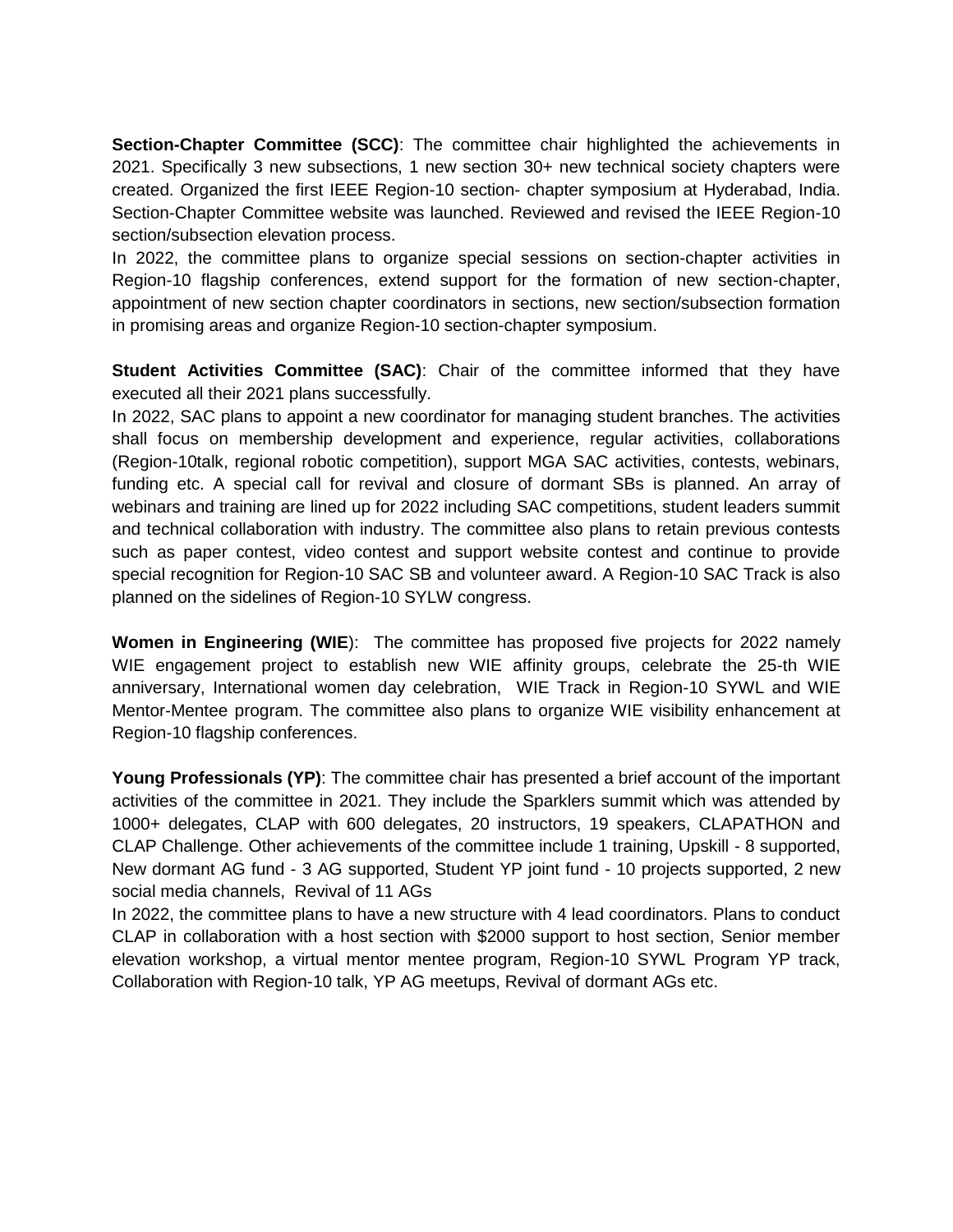#### **Discussions:**

Dr.Zia: In the Region-10 SAC paper contest, how many papers will be selected? What is the eligibility criteria? Where will the papers be published?

Prof.Jennifer replied that SAC only recommends the papers to IEEE flagship conferences and papers go through through a similarity checker and shortlisted papers will be judged based on a rubric.

Prof. Lance - How do you compare papers in different disciplines? Use a transparent guideline. Dr. Zia - Some new policies were implemented in the Region-10 student paper contest. There is a uniform rubric for all disciplines.

Prof. Kukjin - In some sections, membership is not increasing and it is affecting the membership sustainability. Sometimes, section leadership is dominated by a set of volunteers or institutes and it affects the membership growth significantly.

Deepak Mathur: Establish a special group SAC team to close dormant SBs. Contact Mr. Pasan Pethiyagoda who was leading this initiative earlier.

#### **Professional Activities**

**VC- PA- Prof. Nirmal Nair- Opening Remarks-** In 2021, PA focused on Entrepreneurship and Career Advancement programs. He has presented the statistics of the activities conducted by all the committees in PA. Committee membership consists of representatives across all sections, councils. The committee has reviewed the orientation material and subcommittee structure for Region-10. Joint activities PAC with IRC, SAC, YP and WIE are arranged. Reaching locals initiative has been triggered with multiple programs. New branding is given for the newsletter. Completed the survey for starting a new virtual flagship conference in Region-10.

**Educational Activities Committee (EAC**): The committee aims to be the voice of professionals in Region-10 on education policy and to make resources available in local languages. The committee plans to focus on the following activities in 2022. 1. Introduction to EA chair and 3 workshops by EAC 2. Reaching locals through STEM, try engineering and society activities 3. Engagement activities through organizing capacity building workshops on education policy and curriculum development with at least 50 OUs 4. New innovation challenge.

**Newsletter Committee:** The objectives of the committee are firmly set on publishing quality newsletters with relevant contents, update members on the latest development from Region-10 and committees and raise the profiles of Region-10 OUs at international level by communicating OU activities. Some of the ongoing projects include regular release of newsletter, web version and social media marketing, providing multimedia content on IEEE TV, and coverage of the flagship Region-10 events such as TENSYMP, Region-10 HTC and TENCON.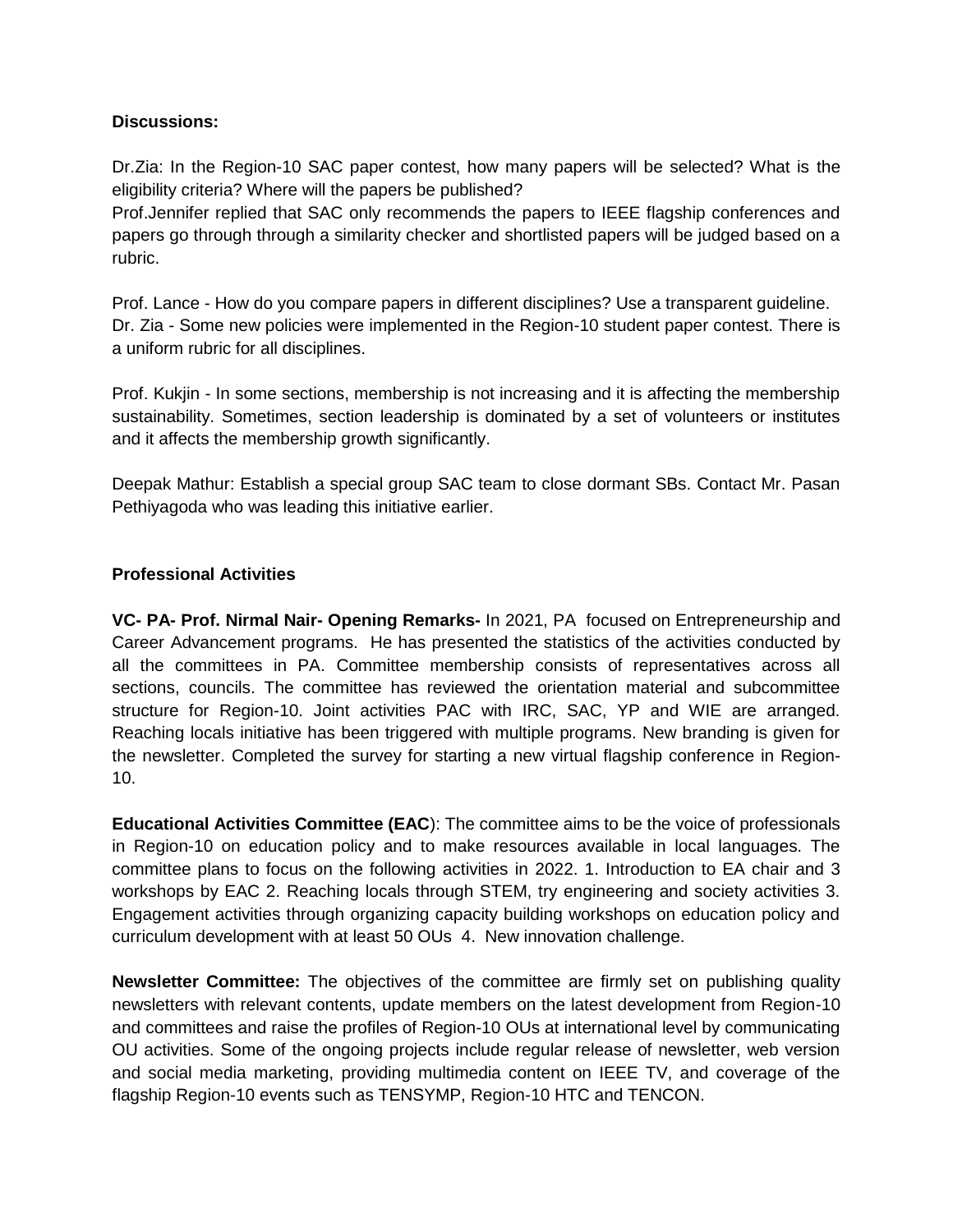**Professional Activities Committee (PAC):** In 2021 PAC participated in all three Region-10 flagship conferences and the committee aims to accomplish the same in 2022. Region-10 PAC Start-up Challenge is planned. Workshops for career development namely Smartech/Hartech based on IEEE future directions are planned. The committee will continue to collaborate with Region-10 talk webinar series.

**History and Individual Benefits Committee (IBC**): In 2021, the committee focused on IEEE Milestone web development to promote submission of IEEE Milestone. 2 submissions each were made from Japan and India. History activity webpage was developed within Region-10 website. During 2022, the committee will explore Region-10 history activity web development further. Also the committee will promote milestone submission from 30/40/50 anniversaries and 25 years anniversary of sections. The committee also plans to promote Oral History projects with the support of Region-10 founder director and past directors.

**Strategic Planning and New Initiatives Committee (SP&NIC):** The committee introduced Region 10 Sub-com structure in 2021. Also a survey was completed on the new virtual Region-10 flagship conference with participation from 18 OUs. In 2022 objectives and members of the committee are going to be the same as last year.

### **Discussion:**

Dr. Zia - Did the newsletter committee explore the possibility of getting revenue from conference advertisements?

Dr Faizal, Newsletter committee chair replied that they tried in 2019 -2020. But unfortunately no takers were there.

Prof Kukjin - What can be the three best ideas for a virtual conference ? Dr. Seishi Takamura, SP&NIC Chair suggested to have poster presentation and 24/7 recorded video 2. Tedx Speeches, and 3. Outreach events for high school students at conferences

Dr Ramakrishna: Professional activities should coordinate DLPs to provide talks across Region 10 , especially at student branches which are inactive.

Deeapk Mathur - Appreciated all the committees for their excellent efforts. Mentioned that the potential of two important committees in PA namely SP &NIC and History & IB are untapped. He proposed to have a brainstorming session in OPCOM with these committees to discuss strategies for the two committees.

**Prof. Akinori Nishihara: Chair, N&A Committee:** Presented the objectives of the committee such as preparing a list of potential candidates for IEEE and MGA committees. Also the committee is responsible for the nomination process for Region-10 Director Elect.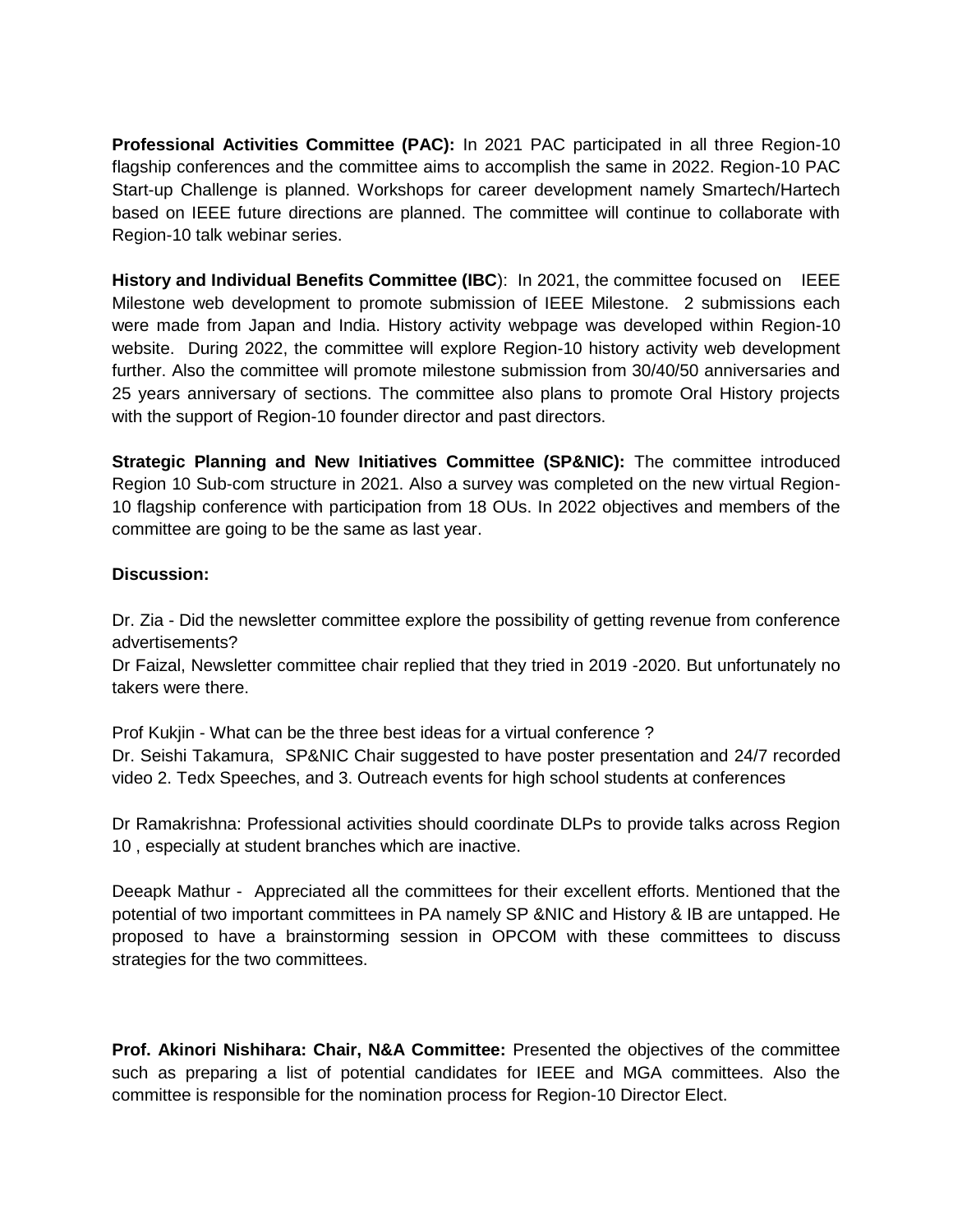In 2021, the committee submitted nomination of 93 members of Region-10 for various committees of IEEE. Director elect nomination call was issued in July. Before the next AGM the elected candidate will be announced. Nomination deadlines for BoD, MGA and IEEE committees in 2023 is 15 March and MGA committee member positions deadline is 1 August

**Prof. R. B. Jadeja, Treasurer:** Presented the detailed income and expense report for 2021 and the budget for 2022.

Director Deepak Mathur pointed out that the region should think of mega projects for member and volunteer engagement. Committees should take up the initiatives and think of projects that can offer real value addition for members.

**Dr. Sameer S. M., Secretary:** Presented the 2022 meeting calendar and agenda for AGM 2022.

Region-10 AGM to be organized in hybrid mode and scheduled to be held during 26-27 February 2022. Like 2021,the AGM is decided to be held in two days considering the different time zones (7.30 AM - 11.30 AM IST each day). Tentative agenda for the AGM was also presented.

The Region-10 flagship conferences are scheduled as follows: TENSYMP 2022- 1 to 3 July, 2022 at Mumbai, India R10 HTC 2022- 16 to 18 September 2022 at Hyderabad, India TENCON 2022- 1 to 4 November 2022 at Hong Kong

Meeting Ends & Adjournment- Director thanked each and every committee member for their patience and he mentioned that he understands the importance of in person meetings. He is hopeful that things will improve in the upcoming months. He thanked all senior leaders for their cooperation and support. He requested all members to respect and follow the safety guidelines set by the local governments with respect to the pandemic especially while organizing events.

Director also appreciated Project Manager Ms.Ewell Tan for the outstanding services being rendered to Region-10.

Secretary thanked all committee chairs of 2021-2022 for their active participation and great ideas presented.

The meeting ended at 1.30 PM (IST)

Meeting Agenda Follows: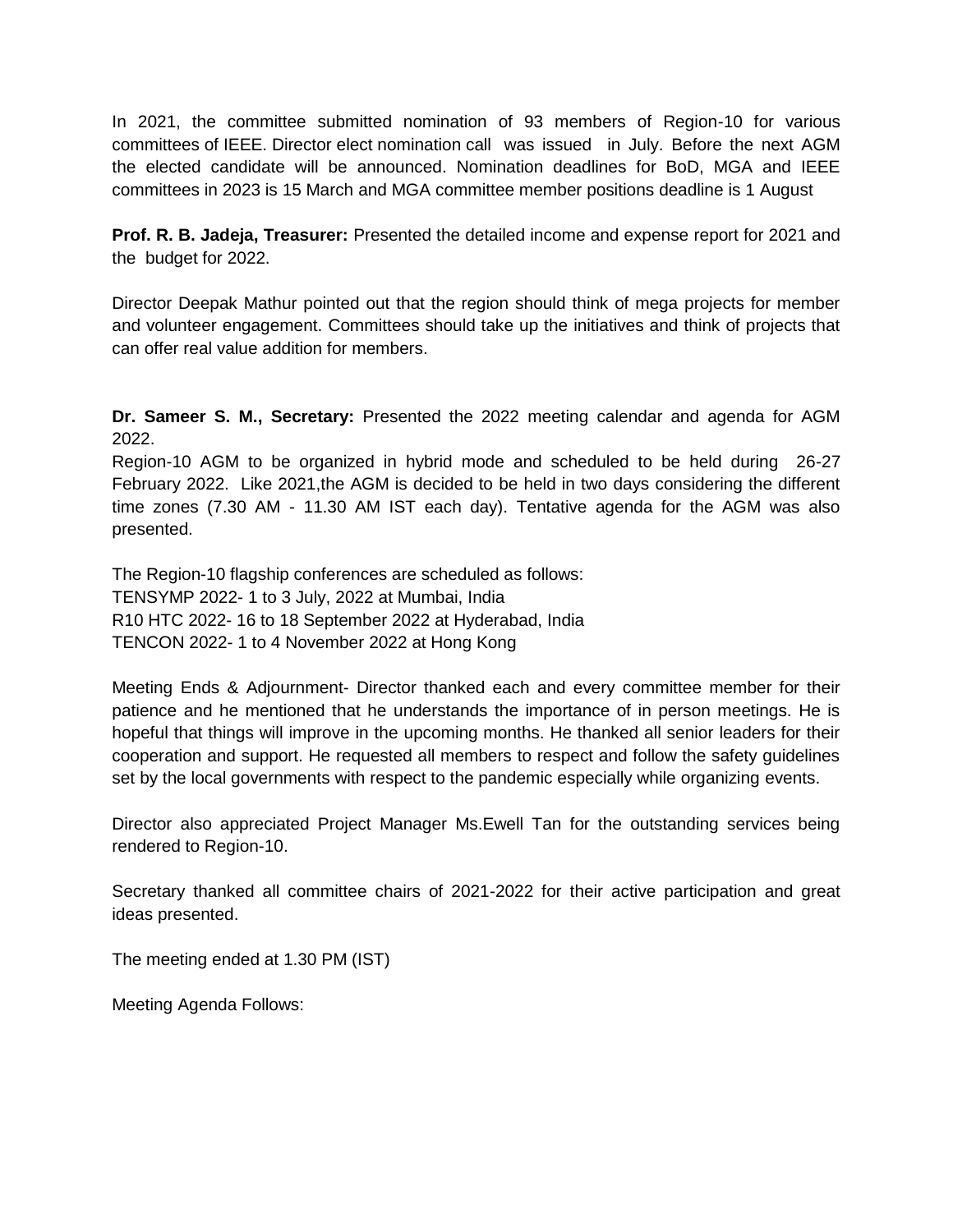## 2022 IEEE Region 10 Virtual ExCom Meeting

## Date: 9 January 2022 (Sunday)

#### Agenda (v2)

| <b>Time</b><br>(IST/<br>UTC +5:30) | <b>Duration</b><br>Agenda Item         |                                                                                                                     | Leads                       |  |
|------------------------------------|----------------------------------------|---------------------------------------------------------------------------------------------------------------------|-----------------------------|--|
| 7:30<br>0:05                       |                                        | Roll Call                                                                                                           | Sameer S.M. / Ewell Tan     |  |
| 7:35                               | 0:05                                   | Approval of Agenda                                                                                                  | Deepak Mathur               |  |
| 7:40<br>0:15                       |                                        | Address and Region 10 Updates by Director                                                                           | Deepak Mathur               |  |
| 7:55                               | 0:05<br>Address by Prof. Toshio Fukuda |                                                                                                                     | Toshio Fukuda               |  |
| 8:00                               | 0:05<br>Address by Prof. Kukjin Chun   |                                                                                                                     | Kukjin Chun                 |  |
| 8:05                               | 0:10                                   | Proposed R10 Robotics Competition                                                                                   | Zia Ahmed                   |  |
| 8:15<br>9:15                       | 1:00                                   | <b>Technical Activities Committee - Overview (5 mins)</b><br>(Committee Chairs' presentation around 8 mins each)    | Zia Ahmed                   |  |
|                                    |                                        | R10 Awards & Recognition Committee Chair                                                                            | Wu Qun                      |  |
|                                    |                                        | R10 Conference & Technical Seminar Committee Chair                                                                  | Takao Onoye                 |  |
|                                    |                                        | R10 Conference Quality Management Committee Chair                                                                   | Michael Ong                 |  |
|                                    |                                        | R10 Humanitarian Technology Activities Committee Chair                                                              | Jing Dong                   |  |
|                                    |                                        | R10 Industry Relations Committee Chair                                                                              | Sanjay Kar Chowdhury        |  |
|                                    |                                        | R10 Information Management Committee Chair                                                                          | Kurnianingsih               |  |
|                                    | 0:15                                   | <b>Discussion</b>                                                                                                   |                             |  |
|                                    |                                        | <b>Membership Activities Committee - Overview (5 mins)</b><br>(Committee Chairs' presentation around 8 mins each)   | Byung-Gook Park             |  |
|                                    |                                        | R10 Life Members Committee Chair                                                                                    | Rajendra K. Asthana         |  |
| 9:30                               | 1:10                                   | R10 Membership Development Committee Chair                                                                          | JeongYon Shim               |  |
|                                    |                                        | R10 Section & Chapter Committee Chair                                                                               | Amit Kumar                  |  |
|                                    |                                        | R10 Student Activities Committee Chair /                                                                            | Jennifer Chua Dela Cruz /   |  |
|                                    |                                        | R10 Student Representative                                                                                          | Warunika Hippola            |  |
|                                    |                                        | R10 Women In Engineering Committee Chair                                                                            | Emi Yano                    |  |
|                                    |                                        | R10 Young Professionals Committee Chair                                                                             | Saaveethya Sivakumar        |  |
| 10:40                              | 0:15                                   | <b>Discussion</b>                                                                                                   |                             |  |
| 10:55                              | 0:25                                   | <b>Group Photo / Lunch Break</b>                                                                                    |                             |  |
| 11:20                              | 0:50                                   | <b>Professional Activities Committee - Overview (5 mins)</b><br>(Committee Chairs' presentation around 8 mins each) | Nirmal Nair                 |  |
|                                    |                                        | R10 Educational Activities Committee Chair                                                                          | Preeti Bajaj                |  |
|                                    |                                        | R10 History and Individual Benefits Services Committee Chair                                                        | Jong Chang Yi               |  |
|                                    |                                        | R10 Newsletter Committee Chair                                                                                      | Mohammad Faizal Ahmad Fauzi |  |
|                                    |                                        | R10 Professional Activities Committee Chair                                                                         | Parkash Lohana              |  |
|                                    |                                        | R10 Strategic Planning & New Initiatives Committee Chair                                                            | Seishi Takamura             |  |
| 12:10                              | 0:15                                   | <b>Discussion</b>                                                                                                   |                             |  |
| 12:25                              | 0:10<br>R10 Advisory & Nomination      |                                                                                                                     | Akinori Nishihara           |  |
| 12:35                              | 0:15<br>Financials & Budgets           |                                                                                                                     | Rajendrasinh Jadeja         |  |
| 12:50                              | 0:10                                   | 2022 Meeting Calendar and AGM Agenda                                                                                | Sameer S.M.                 |  |
| 13:00                              | 0:10                                   | Any Other Business                                                                                                  | Sameer S.M.                 |  |
| 13:10                              | 0:05<br>Meeting Ends & Adjournment     |                                                                                                                     | Deepak Mathur               |  |